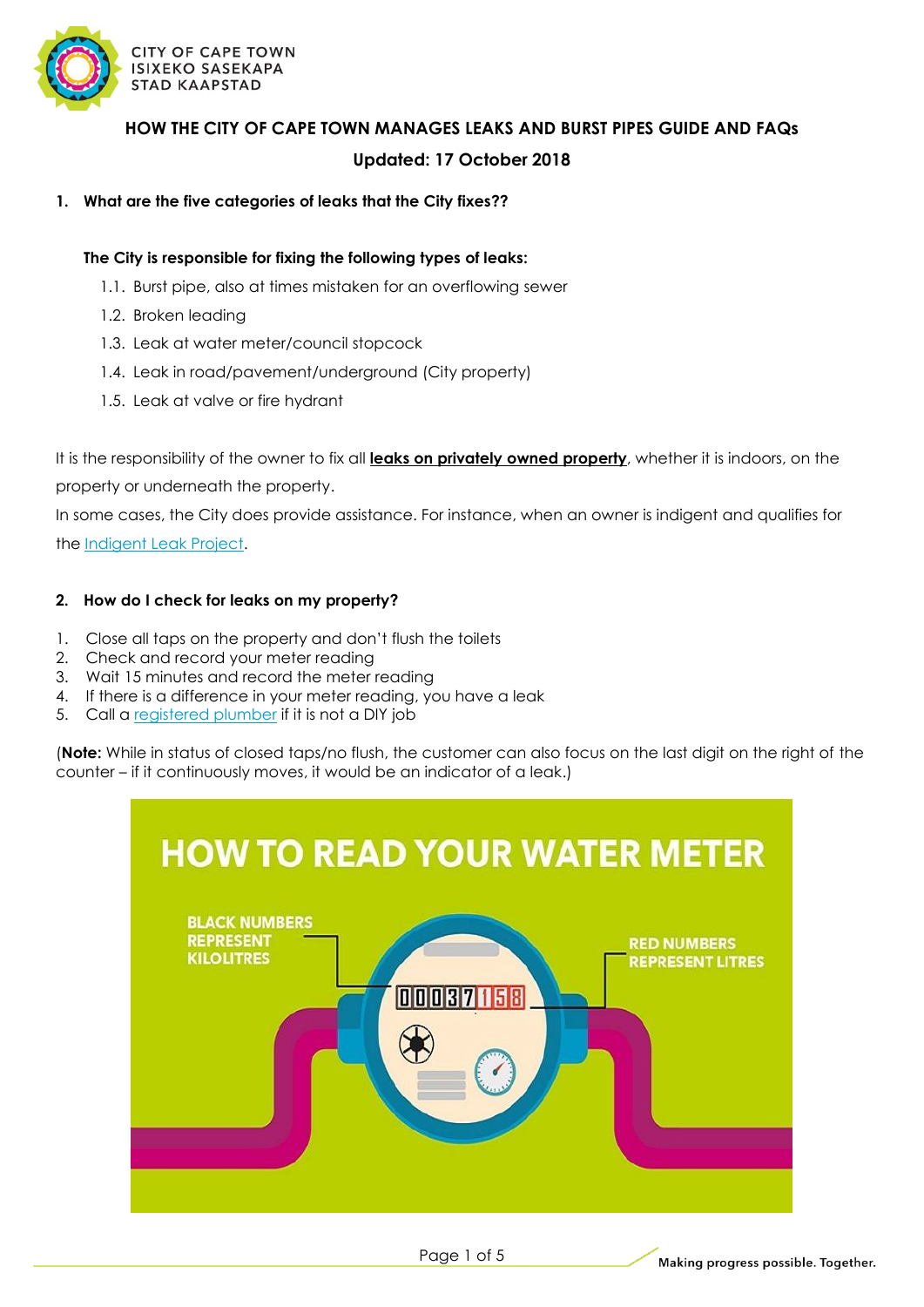## LEAK REPAIR FAQS

One leaking toilet wastes between about 2 600 and 13 000 litres per month, depending on the flow rate of the leak. A leaking tap wastes between about 400 and 2 600 litres per month. This is a costly affair.

## **3. Is there help available for private property owners who detect a leak on their property?**

For a list of registered plumbers in Cape Town, please visit: [www.capetown.gov.za/thinkwater](http://www.capetown.gov.za/thinkwater)

Note that the City is not responsible for any work done by any plumbers on this list.

For a DIY GUIDE to fixing leaks, please visit: [www.capetown.gov.za/thinkwater](http://www.capetown.gov.za/thinkwater)

The City offers help to indigent consumers.

#### **4. How are these five categories prioritised?**

The effects of some leaks are worse than others. For example, a burst pipe could lose much more water than a leak at a water meter or fire hydrant. There are almost 11 000 km of water pipeline across the metro and the City must balance staffing resources, therefore, leaks are prioritised according to water loss.

Sometimes, what looks like a massive leak to a member of the public, is actually smaller in terms of actual water loss compared to another leak which the City may be busy fixing in another area. All leaks are attended to but are prioritised based on the water losses.

In some cases, it may take longer to fix a leak. For instance, if traffic must be rerouted, private vehicles must be moved- which are parked in public spaces, there is a MyCiTi bus station involved and/or massive excavation and equipment is required to fix the infrastructure.

## **5. What is the average/estimated timeframes for fixing each kind of leak?**

On average, the City's First Level Response teams will attend to a service request which has been formally logged on the City's system **within two hours.** 

The response team will assess the leak, and sometimes, they are able to rectify the situation. Other times, a higher level response is required with specialised skills and/ or equipment or a collaborative approach between many City departments is necessary to enable the fixing of the leak.

For instance Water and Sanitation Department, Traffic Services and Fire and Rescue Services could all be required in order to fix a particular leak. If first responders need further support to rectify the problem, the water supply is turned off.

## **Burst pipes receive priority but repair times vary according to:**

- 5.1.1. time of day, i.e. day or night
- 5.1.2. City's available personnel
- 5.1.3. number of service requests needing attention
- 5.1.4. travel time
- 5.1.5. Location (under parked private vehicles, on a busy road etc.)
- 5.1.6. environmental conditions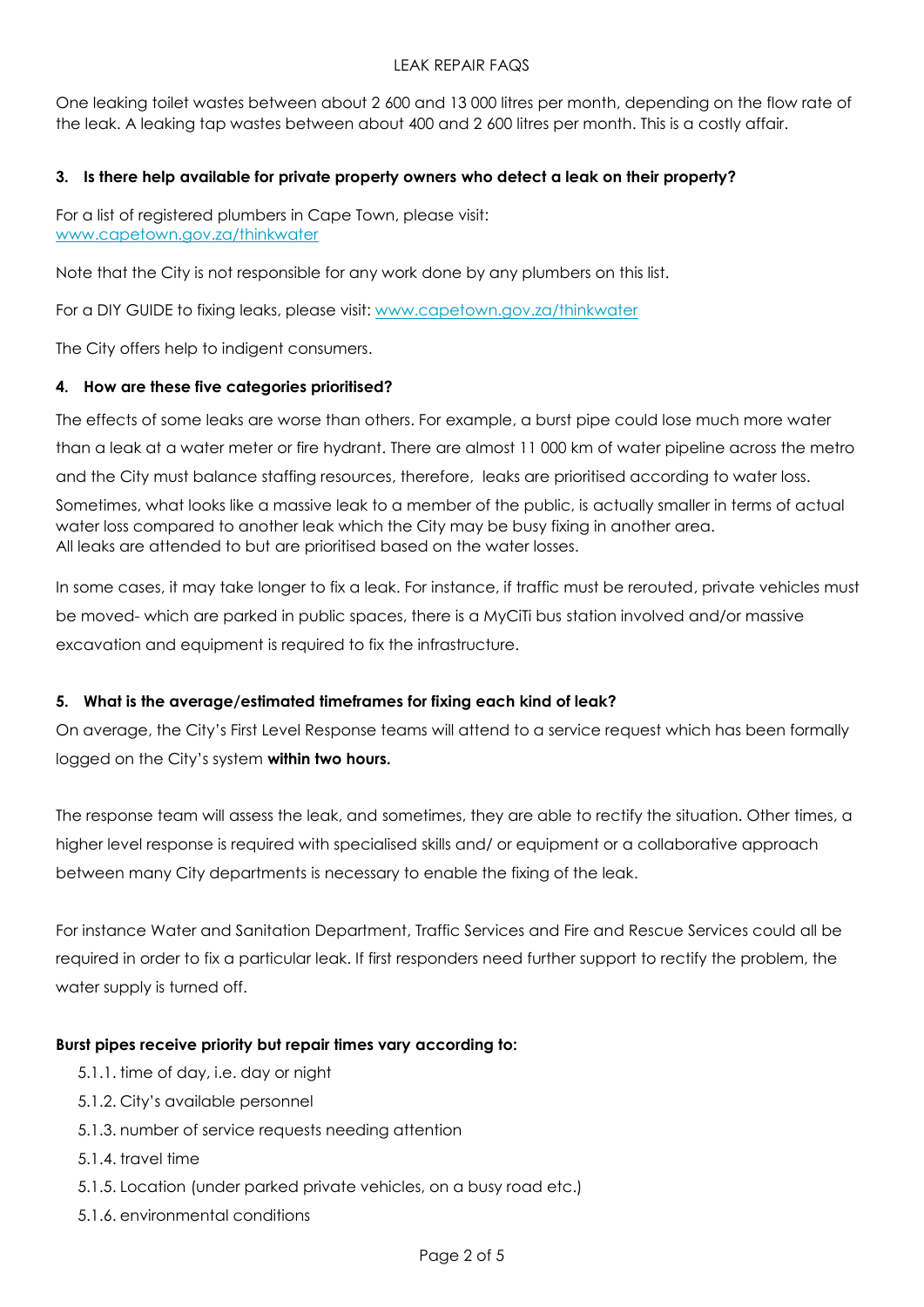- 5.1.7. pipe diameter
- 5.1.8. access problem

The City is currently developing an integrated information system which will deal with response times and other matters.

# **6. What exactly do the first-level responders do?**

- 6.1. Assess the situation
- 6.2. Report back to the depot on urgency, priority, type of leak.
- 6.3. Ensure public safety by marking/cordoning the site
- 6.4. Turn off supply if they need further support to rectify the problem
- 6.5. Turn on supply after repair if required

## **7. How many staff are on the road repairing water leaks and water pipe bursts at one time?**

- 7.1. Varies from depot to depot
- 7.2. Varies according to time of day
- 7.3. Not all depots have First Level Responders
- 7.4. Not all depots have 24/7 First Level Responders

Work is always done according to priority, for instance, the scale and scope of the incident.

## **8. In cases where residents report that a service request for a leak repair was logged, but it hasn't been**

## **resolved in two to three weeks, what are the possible reasons for this?**

- 8.1. Incorrect information was given/taken
- 8.2. The Service Request was not assigned to the correct depot
- 8.3. Insufficient human resources
- 8.4. Leaks were not reported through the formal business processes, in other words, logged as a service request through the City's Call Centre or through other available channels instead.

Residents must please provide an exact location or address when reporting these matters to the City. They may also contact [water@capetown.gov.za](mailto:water@capetown.gov.za) .

## **Always ensure that you get a reference number.**

**9. What is the correct process to follow to ensure that service requests are attended to within the shortest space of time possible?**

There are various ways to report a leak, you can phone 086 010 [3089](file:///C:/Users/JTIMLIN/AppData/Local/Microsoft/Windows/Temporary%20Internet%20Files/Content.Outlook/CSKDFNZV/a%3e086%20010%203089%20%3c/a) (select option 2); or send an SMS to [31373,](a%3e31373%3c/a) or a WhatsApp to *063 [407 3699](a%3e063 407%203699%3c/a)* (Standard rates apply). There are also Free Call lines located across our communities.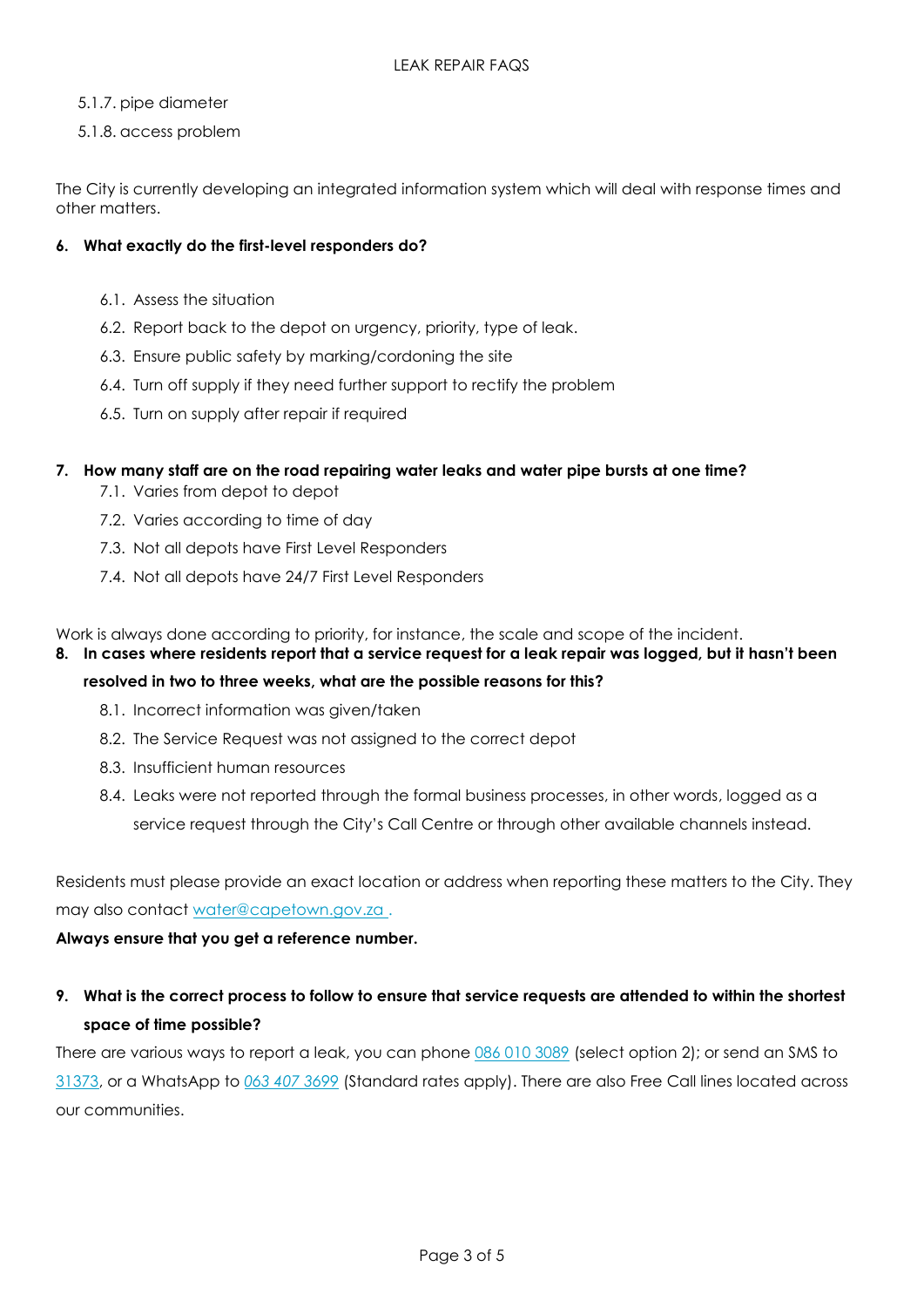## LEAK REPAIR FAQS

Please ensure that you provide an exact location or address when reporting these matters to the City as well as your name and contact number should it be required to fix the leak in the shortest possible timeframe.

#### You may also contact [water@capetown.gov.za.](mailto:water@capetown.gov.za)

#### **Always insist on a reference number.**

#### **10. How much water does the City lose?**

The City's Water Conservation and Demand Management Plan has achieved impressive results in this regard. It was internationally recognised at the [2015 C40 Cities Awards in Paris](http://resource.capetown.gov.za/documentcentre/Documents/Speeches%20and%20statements/Mayor_Statement_COP21_4Dec2015.pdf) as being the best in the world in terms of how it prepares the City for the challenges of climate change (including reduced rainfall).

The programme has managed to reduce the burst rate from 63,9 bursts per 100 km of piping in the 2010/2011 financial year, to 31 bursts per 100 km according to the latest statistics, saving millions of litres of water in the process. It must be noted that we have about 11 000 km of water pipeline and 9 200 km of sewer pipeline to manage so it is a huge task.

Reflecting on this success, water losses (which includes losses through leaks and bursts as well as water 'lost' through meter tampering, general metering inaccuracies, and administrative errors) for the overall systems have been reduced from around 25% in 2009 to approximately 16% according to the latest data. This is approximately half of the national average of 36%.

However, the City is committed to reducing this figure substantially over the medium-term.

## **11. There are six million risk points as it pertains to potential water losses. What does this mean?**

There are approximately six million risk points excluding major items like reservoirs, pump stations; controlling and measuring equipment.

- 11.1.1. Connections
- 11.1.2. Joints
- 11.1.3. Bends
- 11.1.4. Flow meters
- 11.1.5. Valves